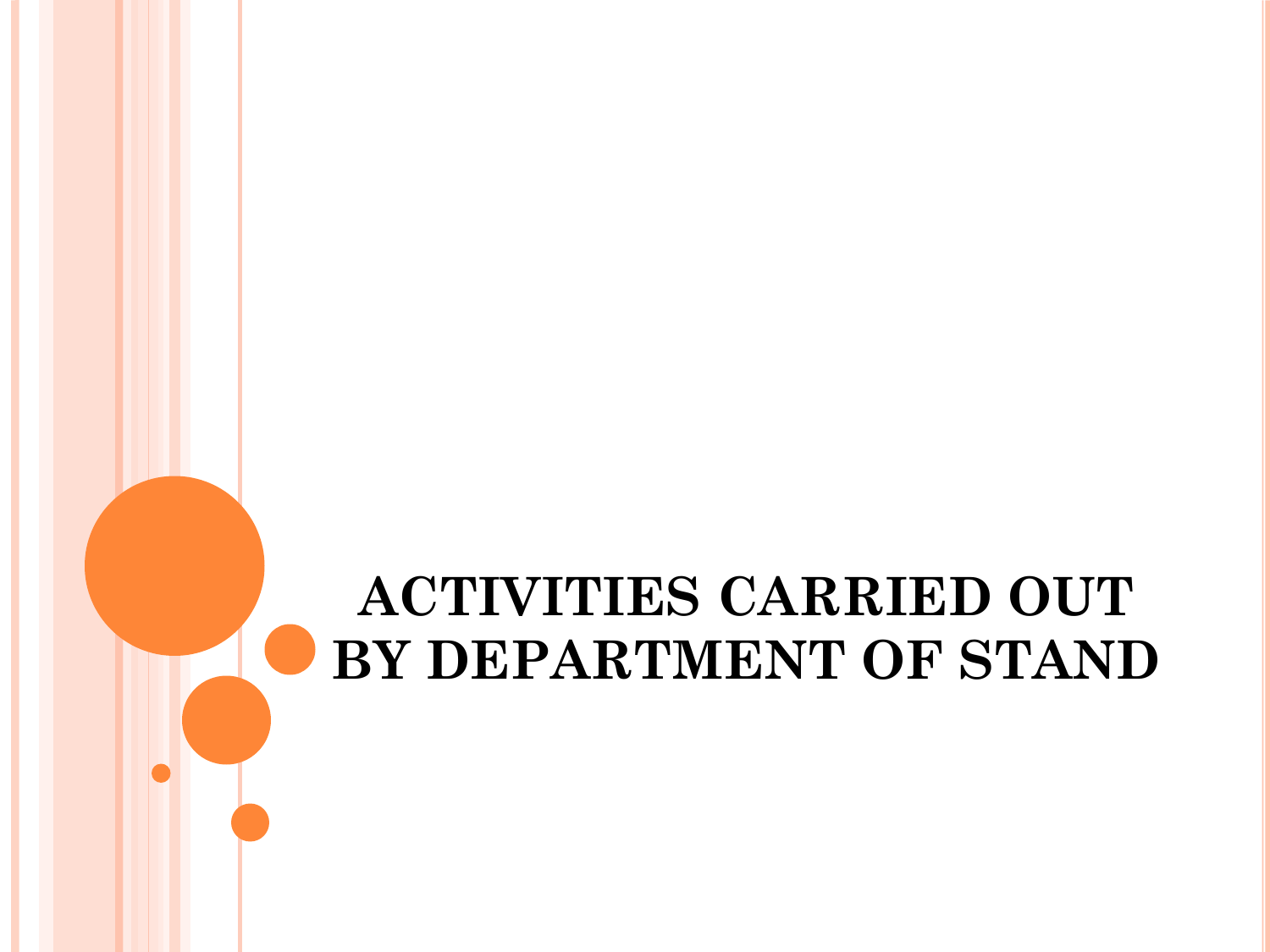# **FREE MEDICAL CAMP AT KATTAPPULI VILLAGE -DEPARTMENT OF ENGLISH**

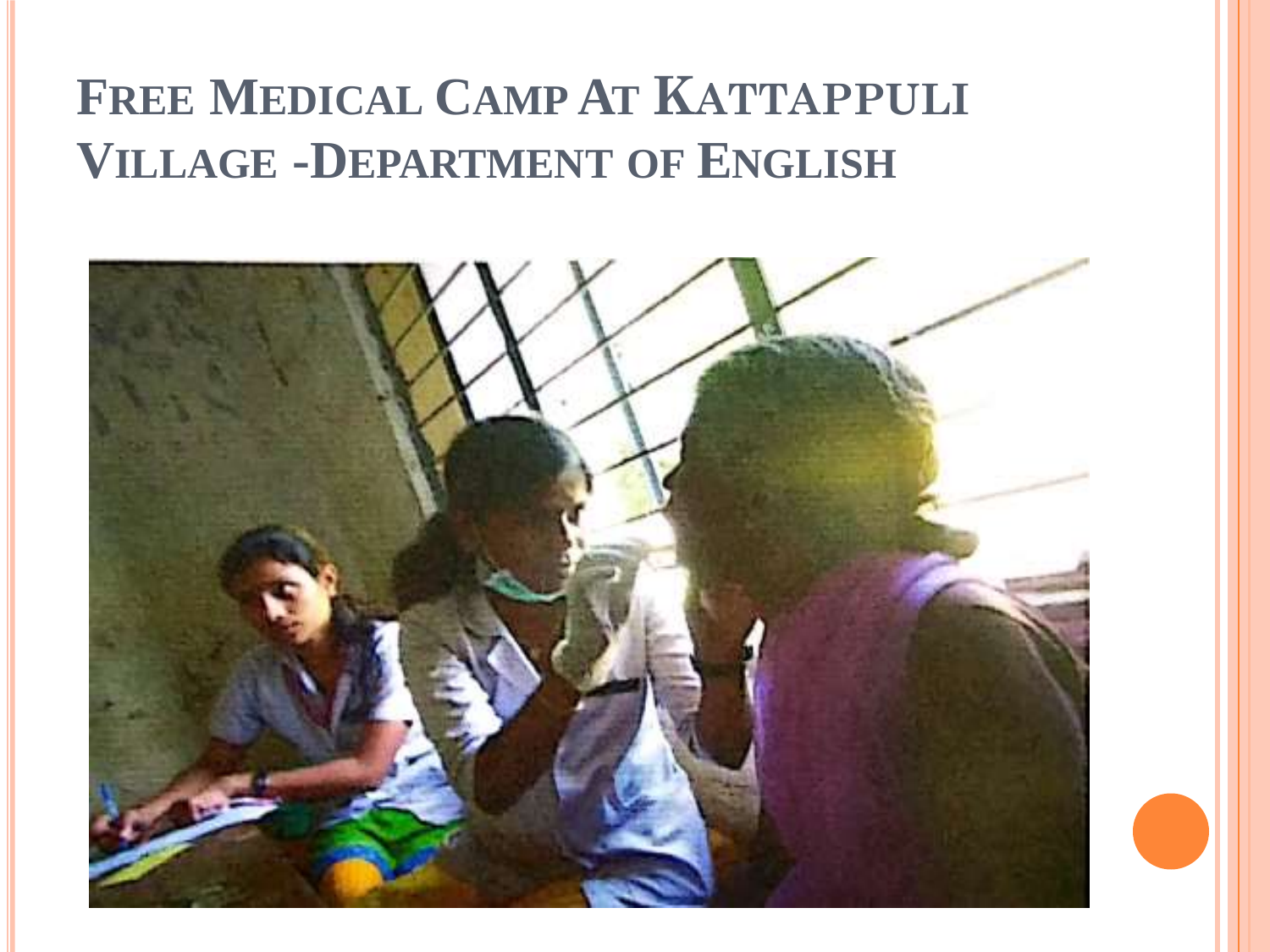## **FREE ACUPUNCTURE TREATMENT CAMP AT KATTAPPULI VILLAGE -DEPARTMENT OF ENGLISH**

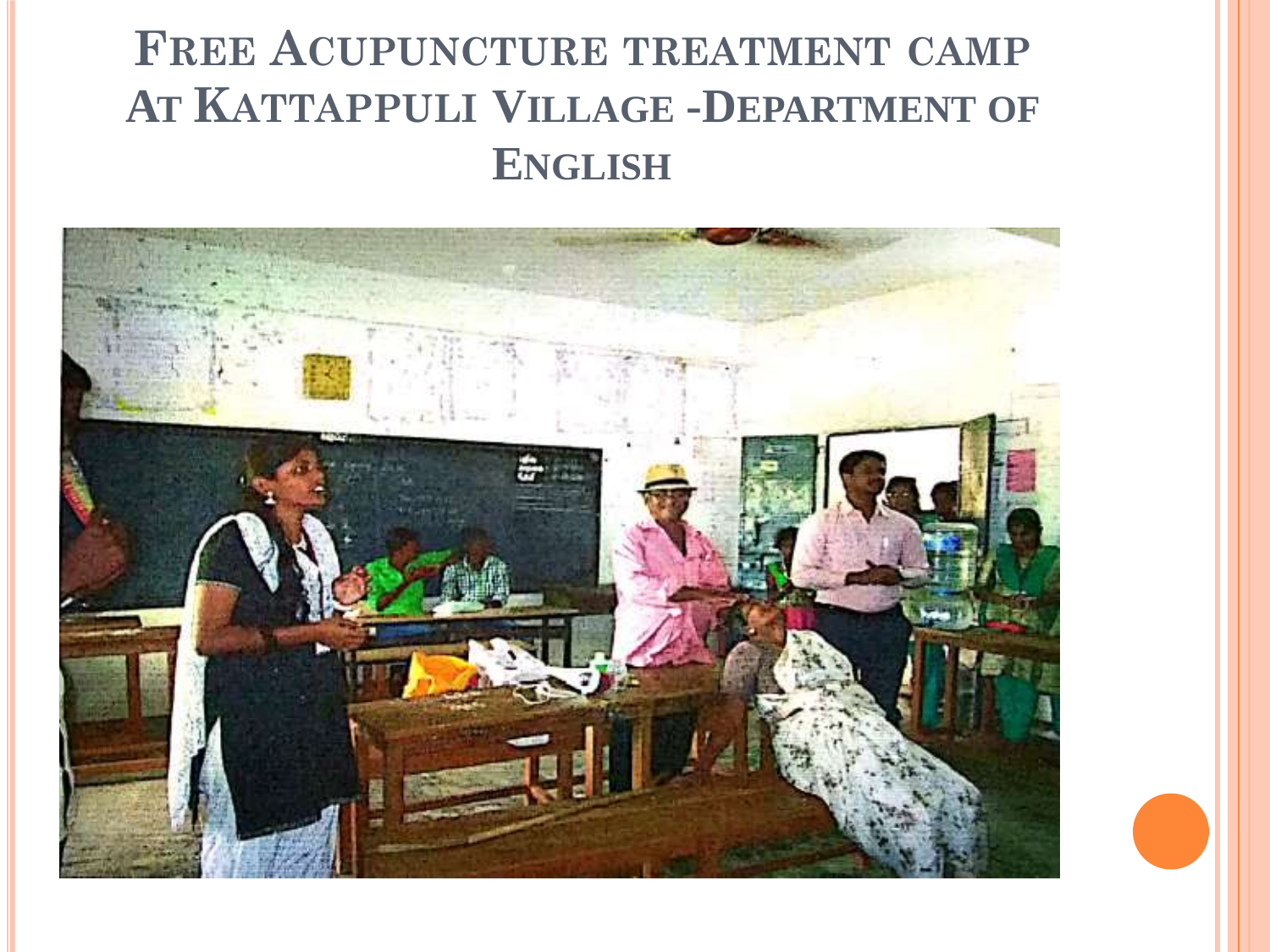## **DISTRIBUTION OF COCONUT SAPLINGS AT KATTAPPULI VILLAGE -DEPARTMENT OF ENGLISH**

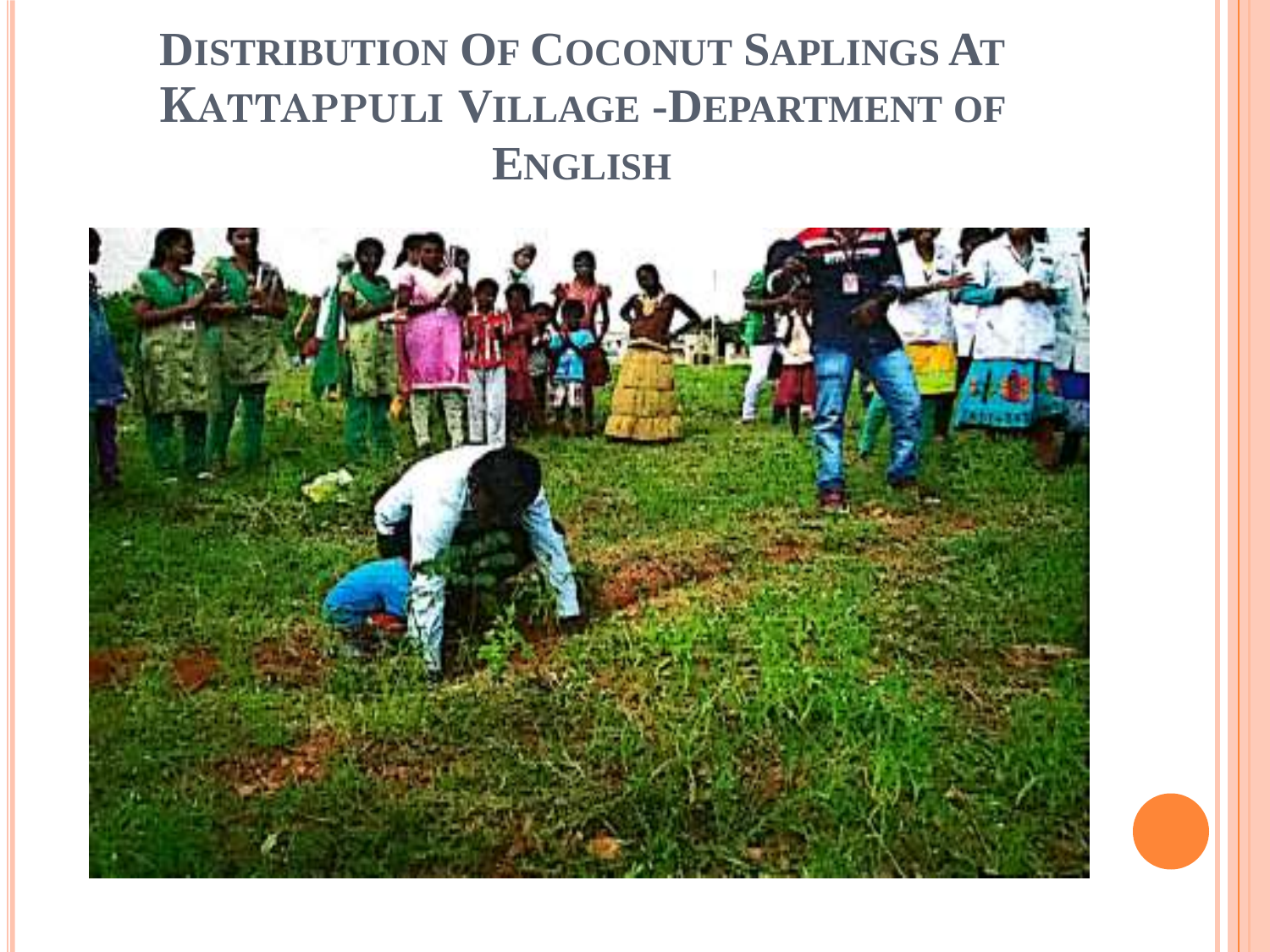## **NILAVEMBU JUICE DISTRIBUTION AT KATTAPPULI VILLAGE -DEPARTMENT OF ENGLISH**

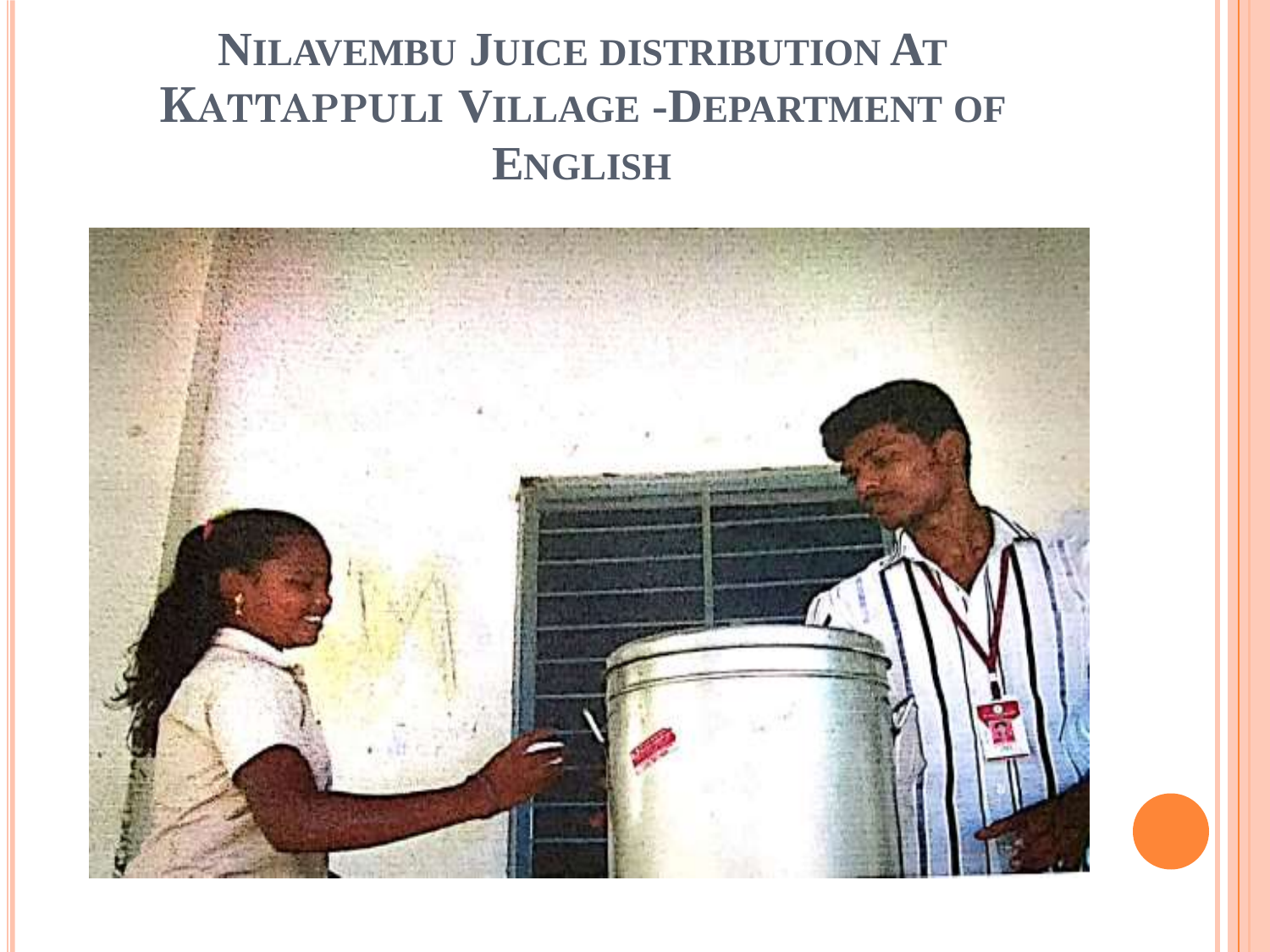## **SPORTS AND CULTURAL COMPETITIONS AT KATTAPPULI VILLAGE -DEPARTMENT OF ENGLISH**

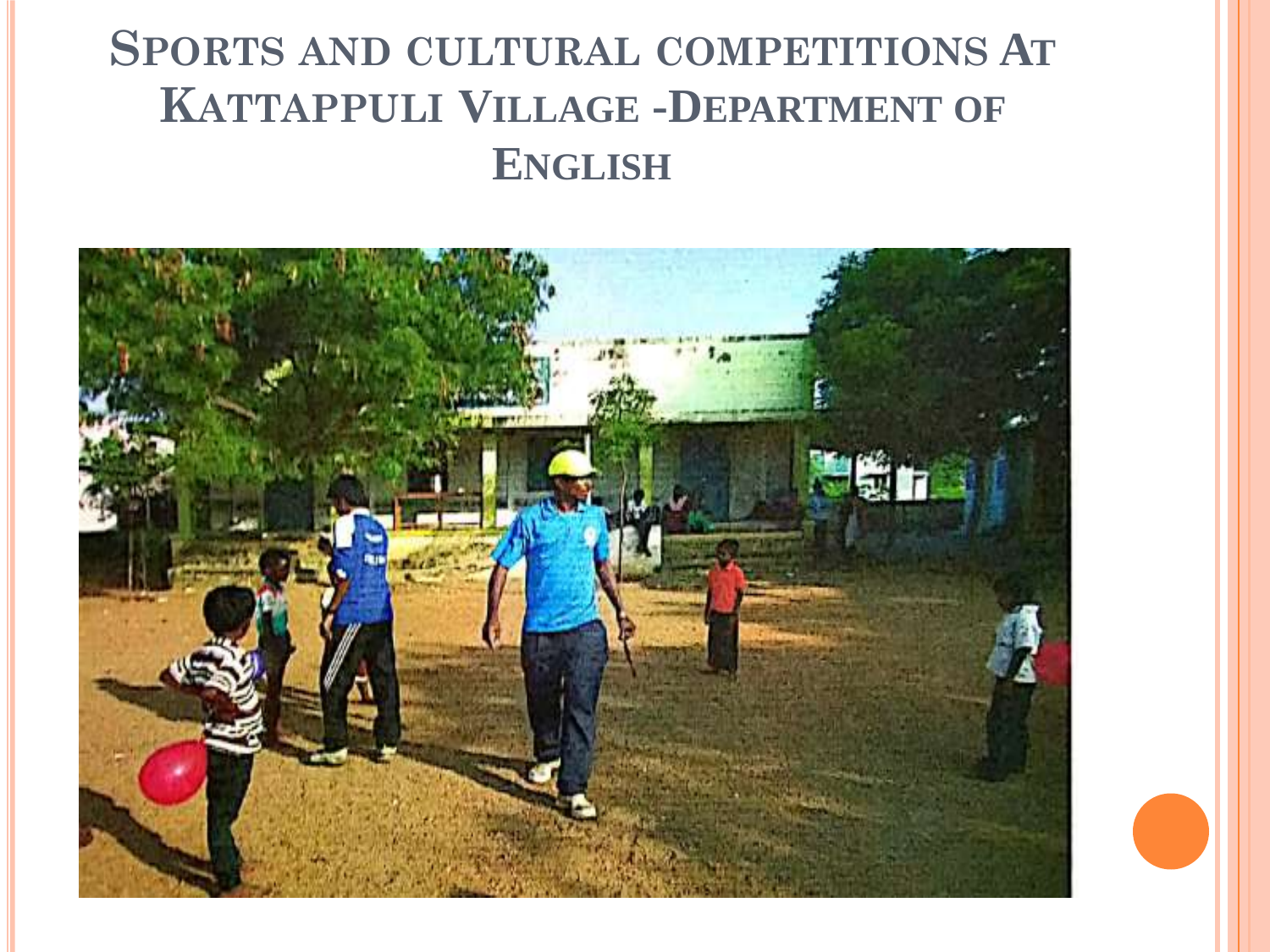## **PETITION TO THE DISTRICT COLLECTOR FOR CHANGING THE DAMAGED ELECTRICAL POST AT KATTAPPULI VILLAGE -DEPARTMENT OF ENGLISH**

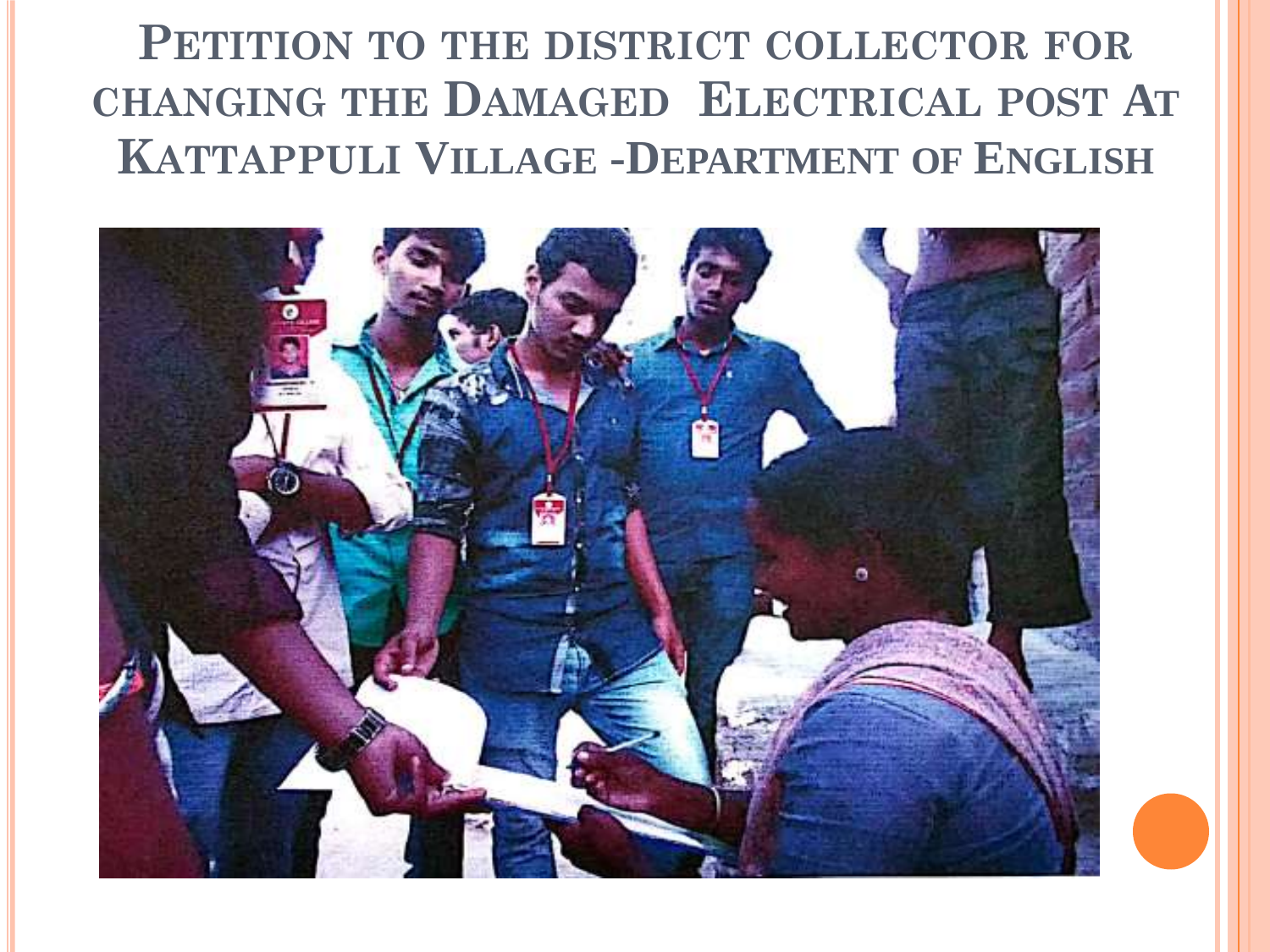## **SAMATTHUVA PONGAL CELEBRATION AT KATTAPPULI VILLAGE -DEPARTMENT OF ENGLISH**

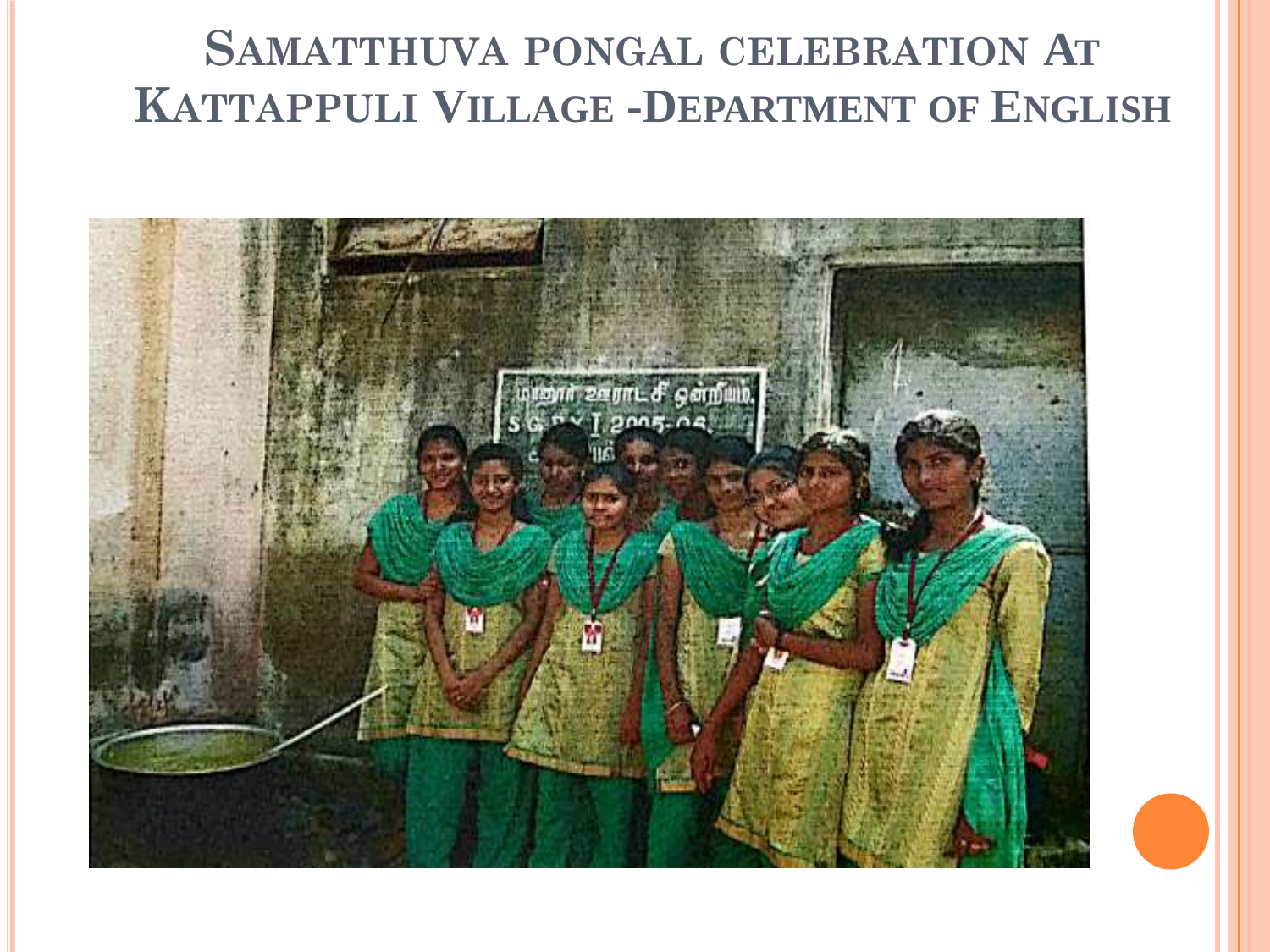### **DISTRIBUTION OF AWARENESS NOTICES WARNING THE ILL EFFECTS OF DENGUE AT KATTAPPULI VILLAGE -DEPARTMENT OF ENGLISH**

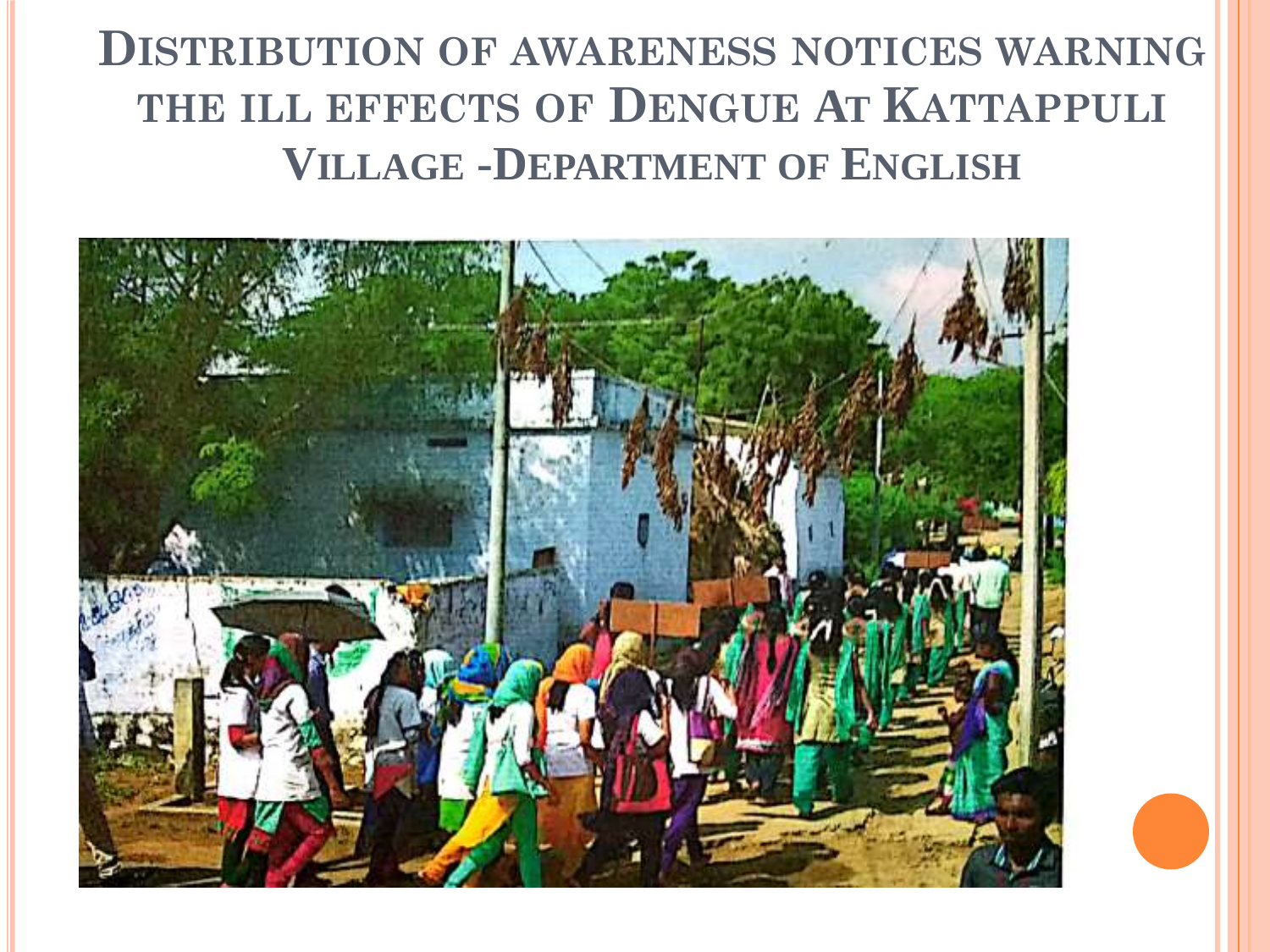# **FREE DENTAL CHECK UP AT KANDIYAPERI-DEPT. OF COMPUTER SCIENCE**

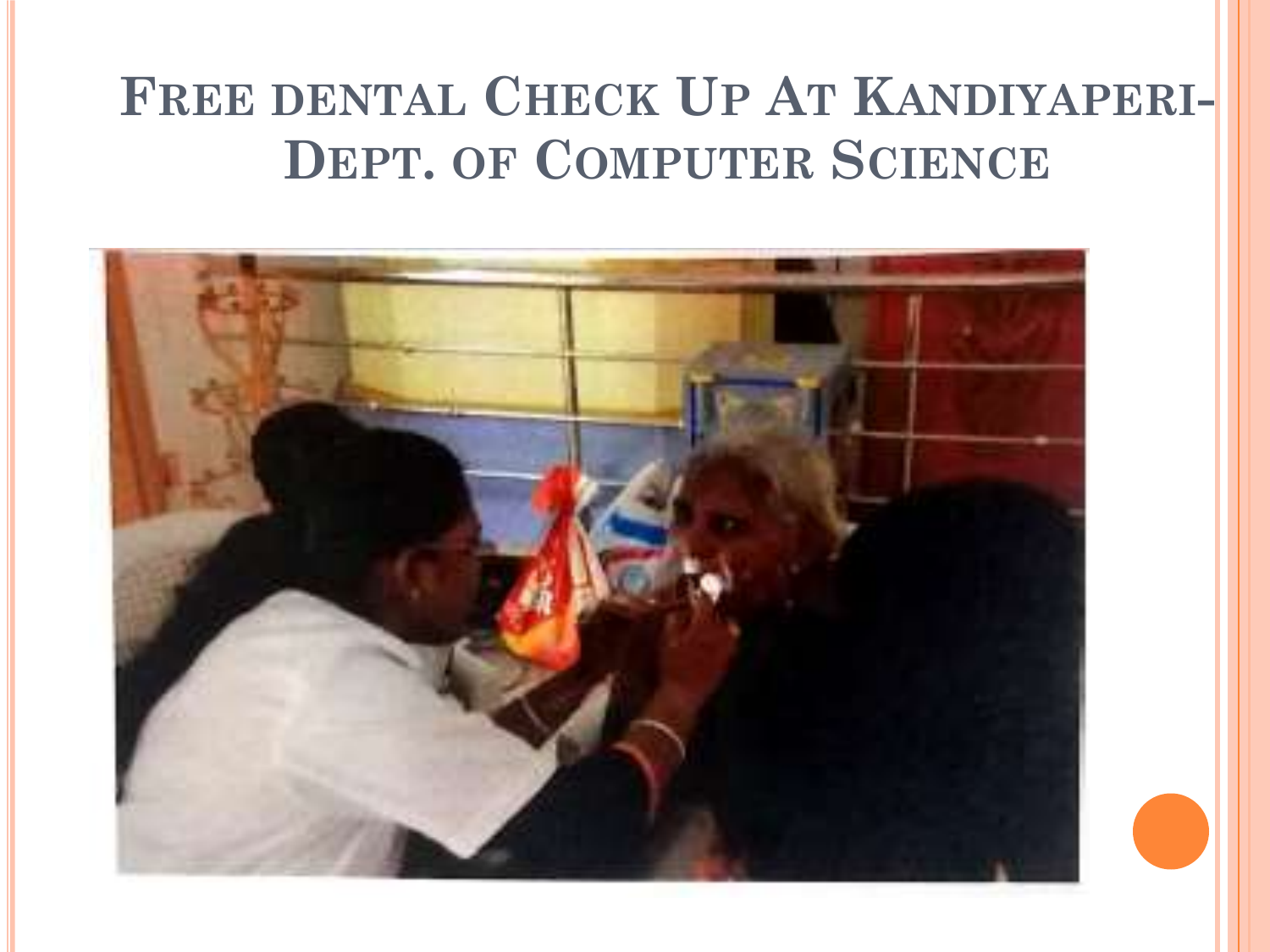## **NILAVEMBU JUICE DISTRIBUTION AT VADAKKU VETTIYAPPANTHIVILLAGE -DEPARTMENT OF CORPORATE SECRETARYSHIP**

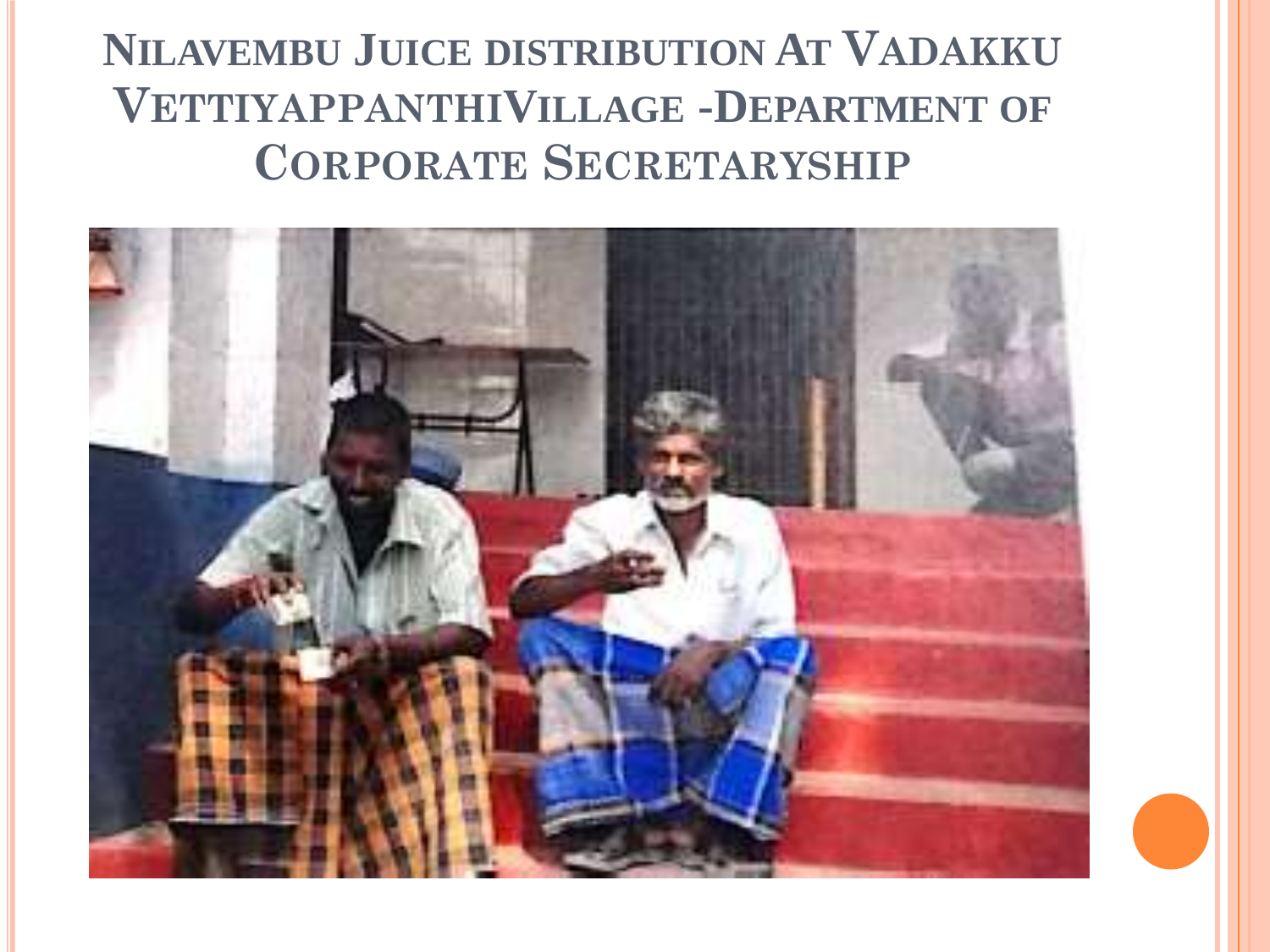## **TRAINING FOR MAKING HOME MADE PRODUCTS WAS GIVEN AT KANDIYAPERI-DEPT. OF COMPUTER SCIENCE**

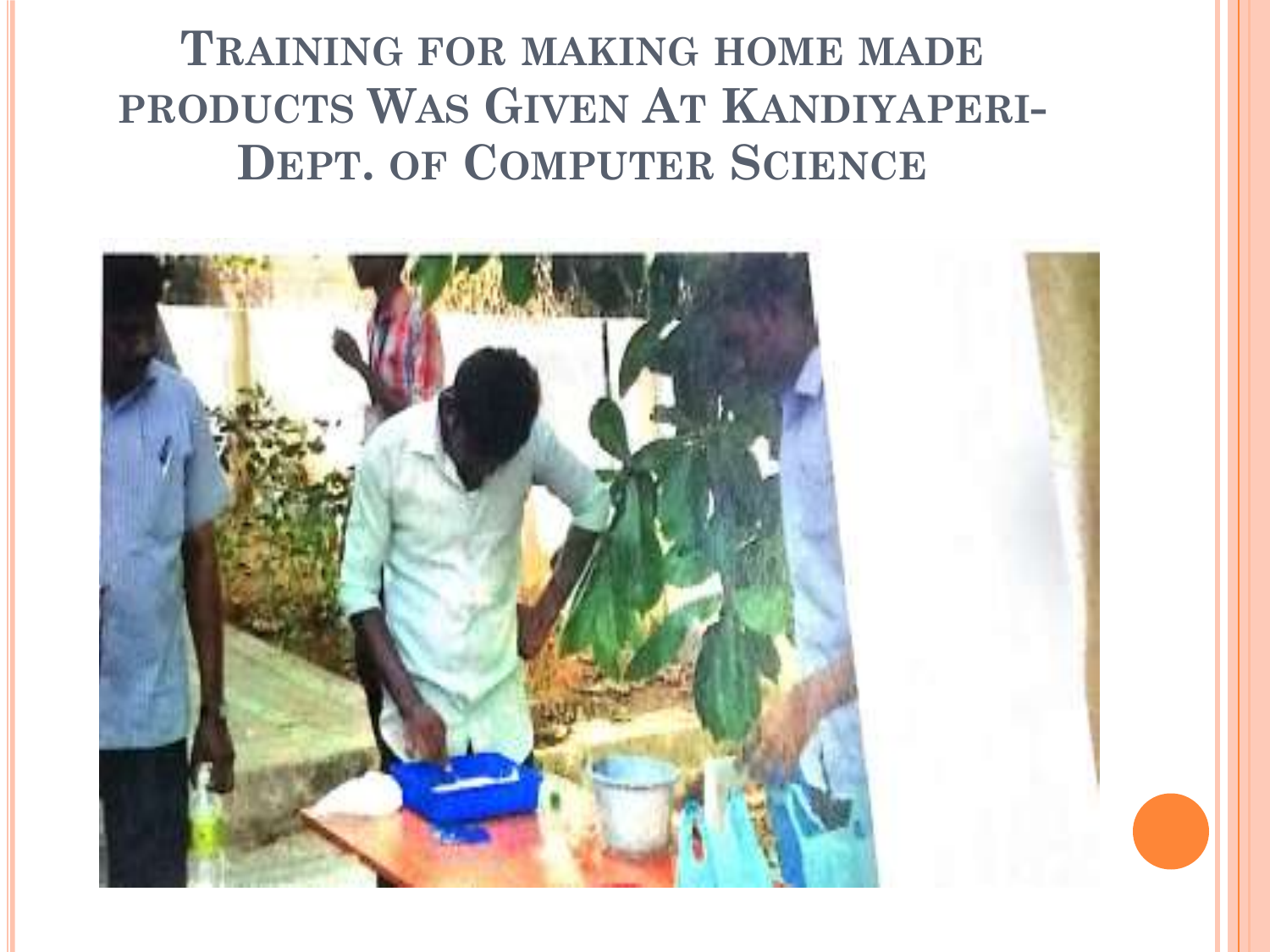## **DISTRIBUTION OF SAPLINGS AT SAMATTHUVAPURAM VILLAGE - DEPT. OF COMPUTER SCIENCE**

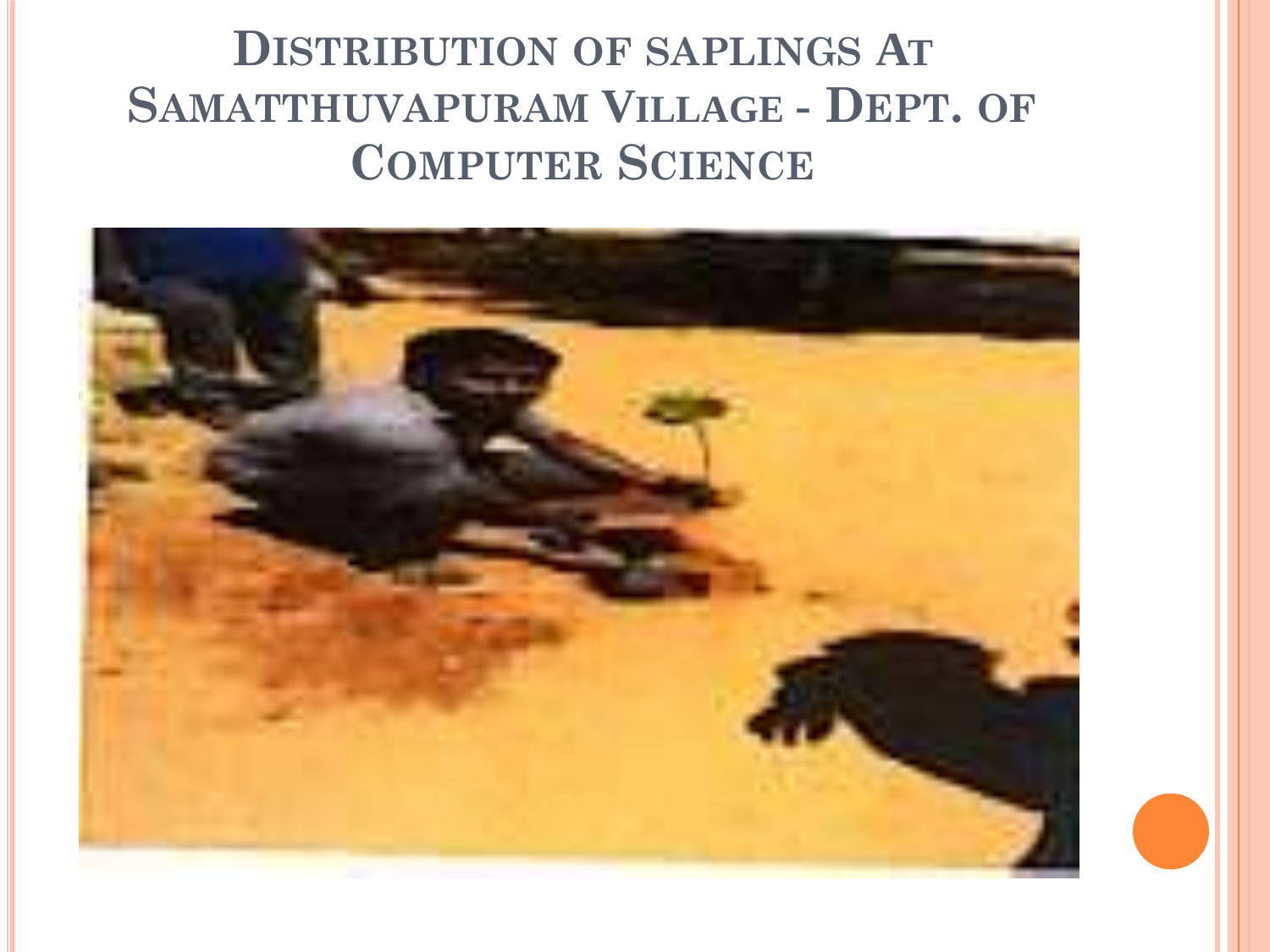## **AWARENESS ABOUT 108 HELPLINE AT SAMATTHUVAPURAM- DEPT. OF COMPUTER SCIENCE**

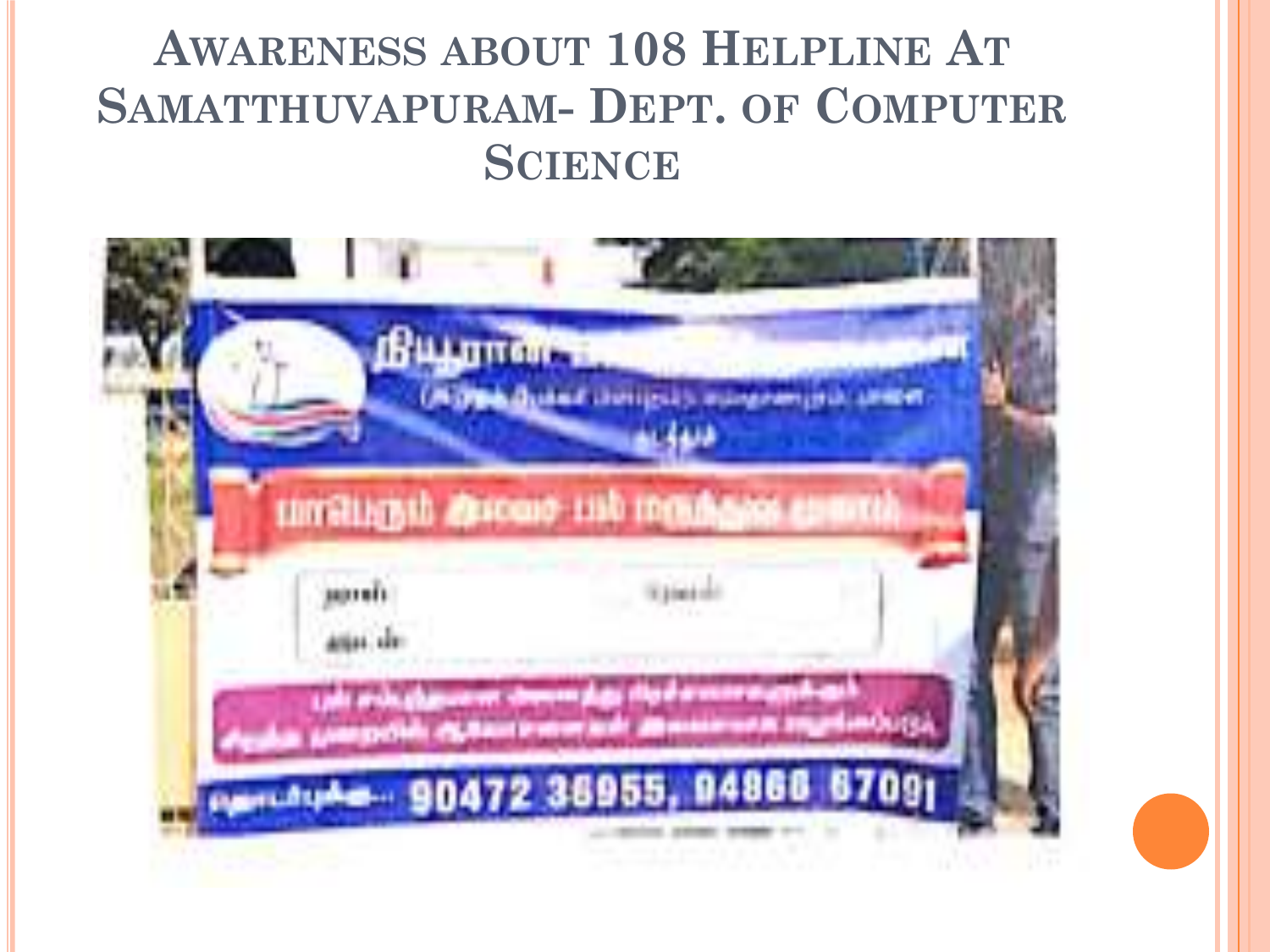#### **COMPETITIONS WERE CONDUCTED AT MALLAKULAM VILLAGE -DEPT. OF PHYSICS**

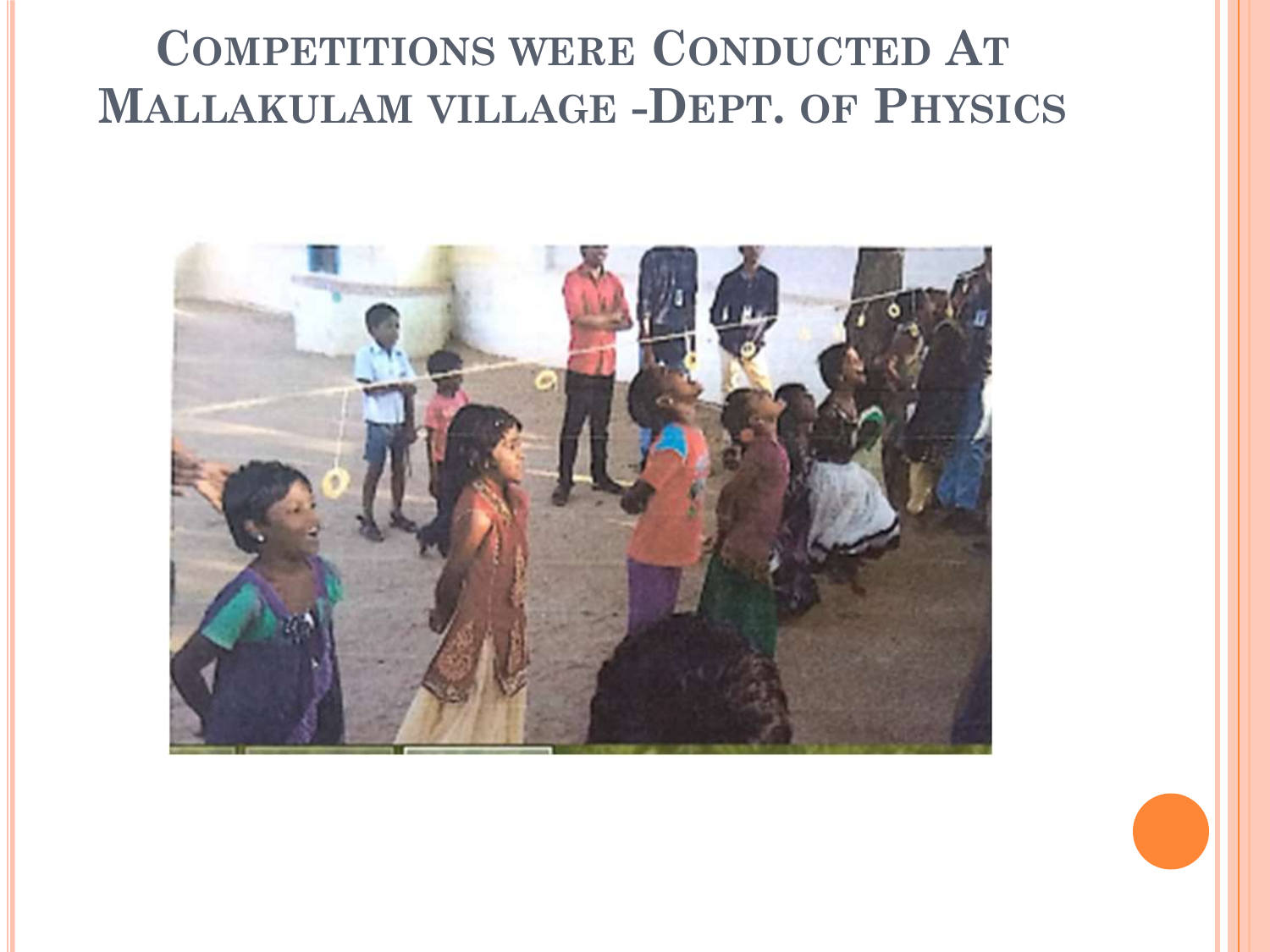#### **SIDDHA MEDICAL CAMP AT MALLAKULAM VILLAGE -DEPT. OF PHYSICS**

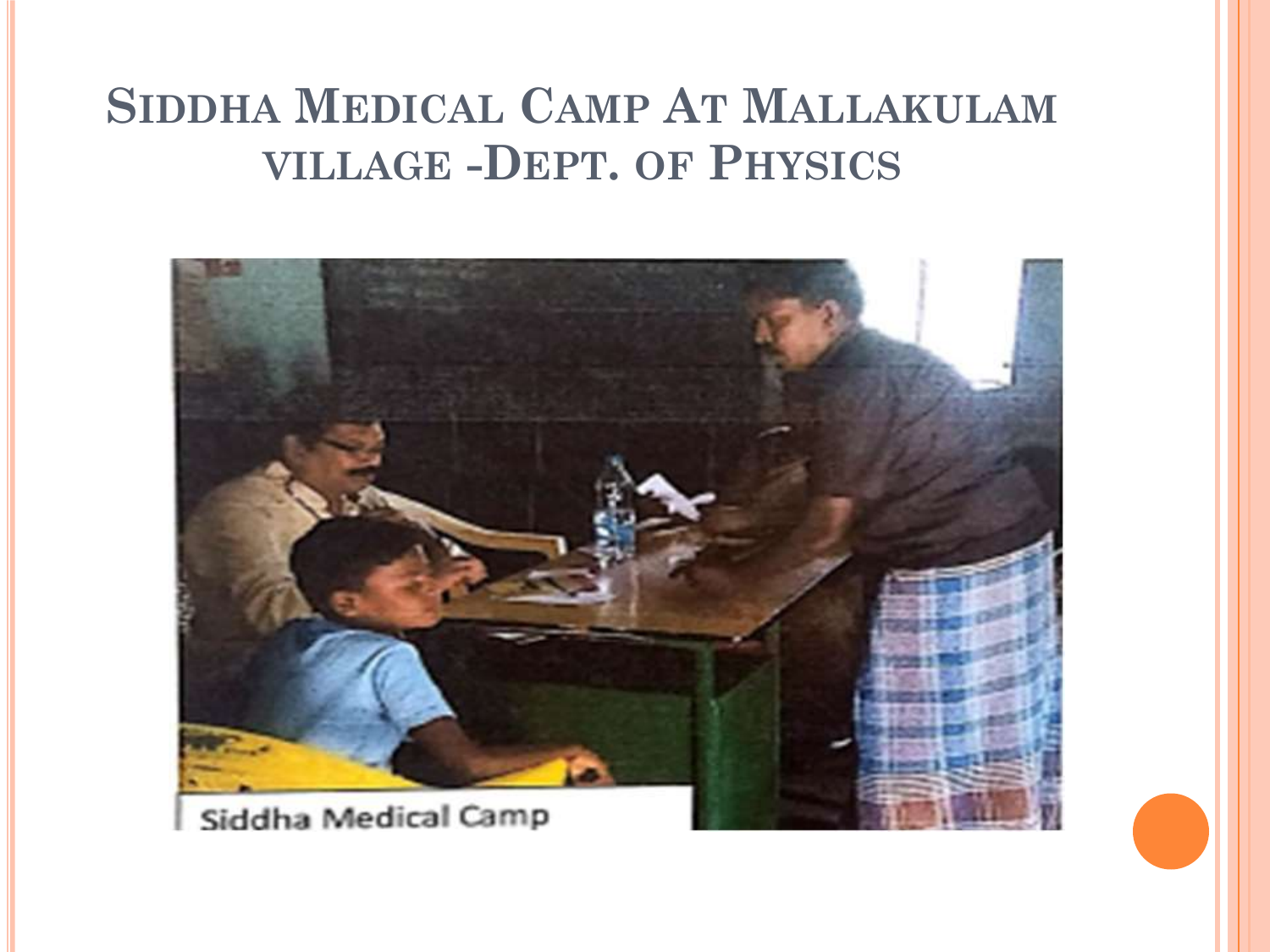#### **NILAVEMBU JUICE DISTRIBUTION AT MALLAKULAM VILLAGE -DEPT. OF PHYSICS**

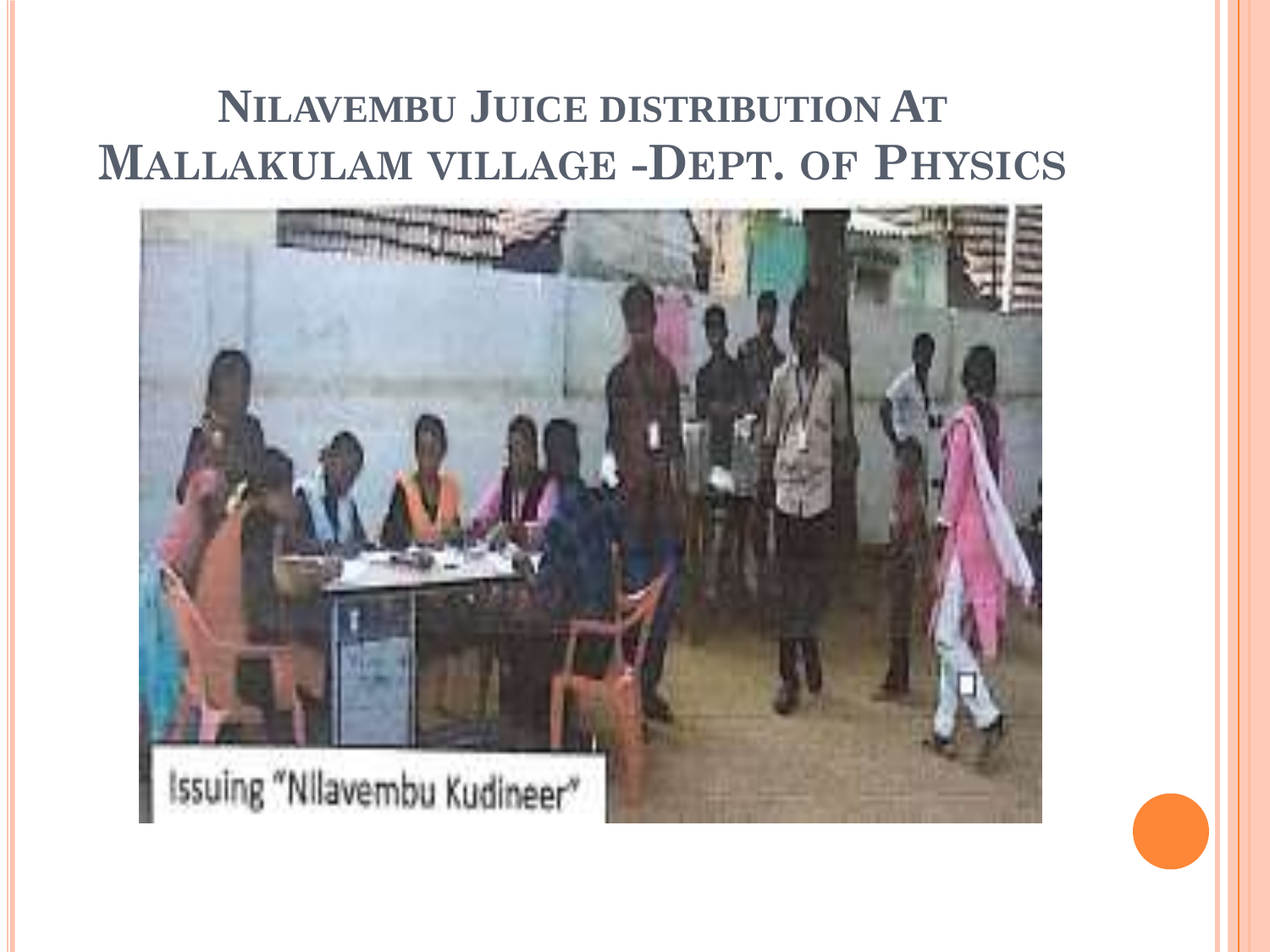#### **SCREENING MOTIVATIONAL AND AWARENESS VIDEO AT MALLAKULAM VILLAGE -DEPT. OF PHYSICS**

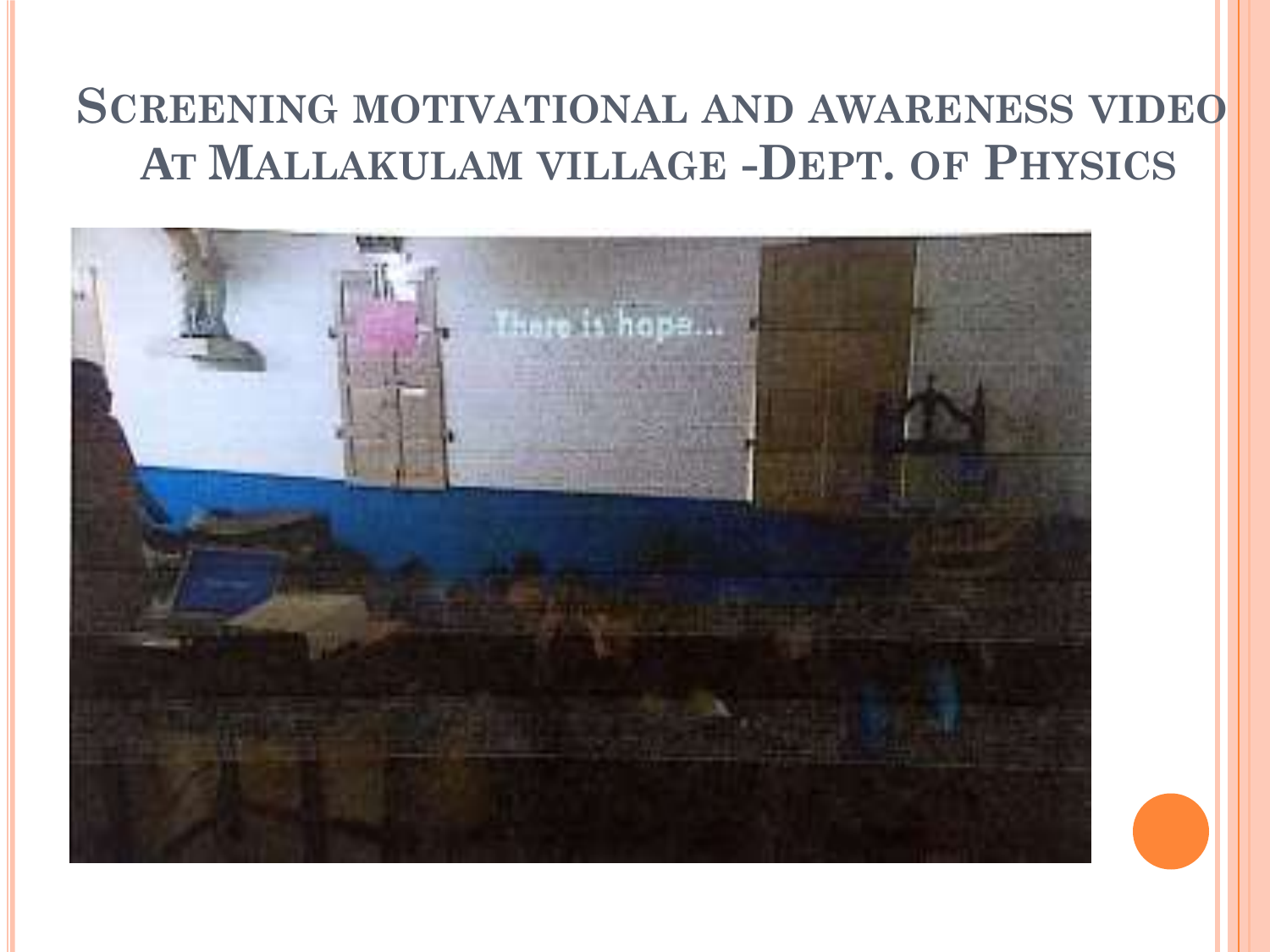#### **SPRINKLING BLEECHING POWDER ON THE ROAD SIDE AT MALLAKULAM VILLAGE -DEPT. OF PHYSICS**

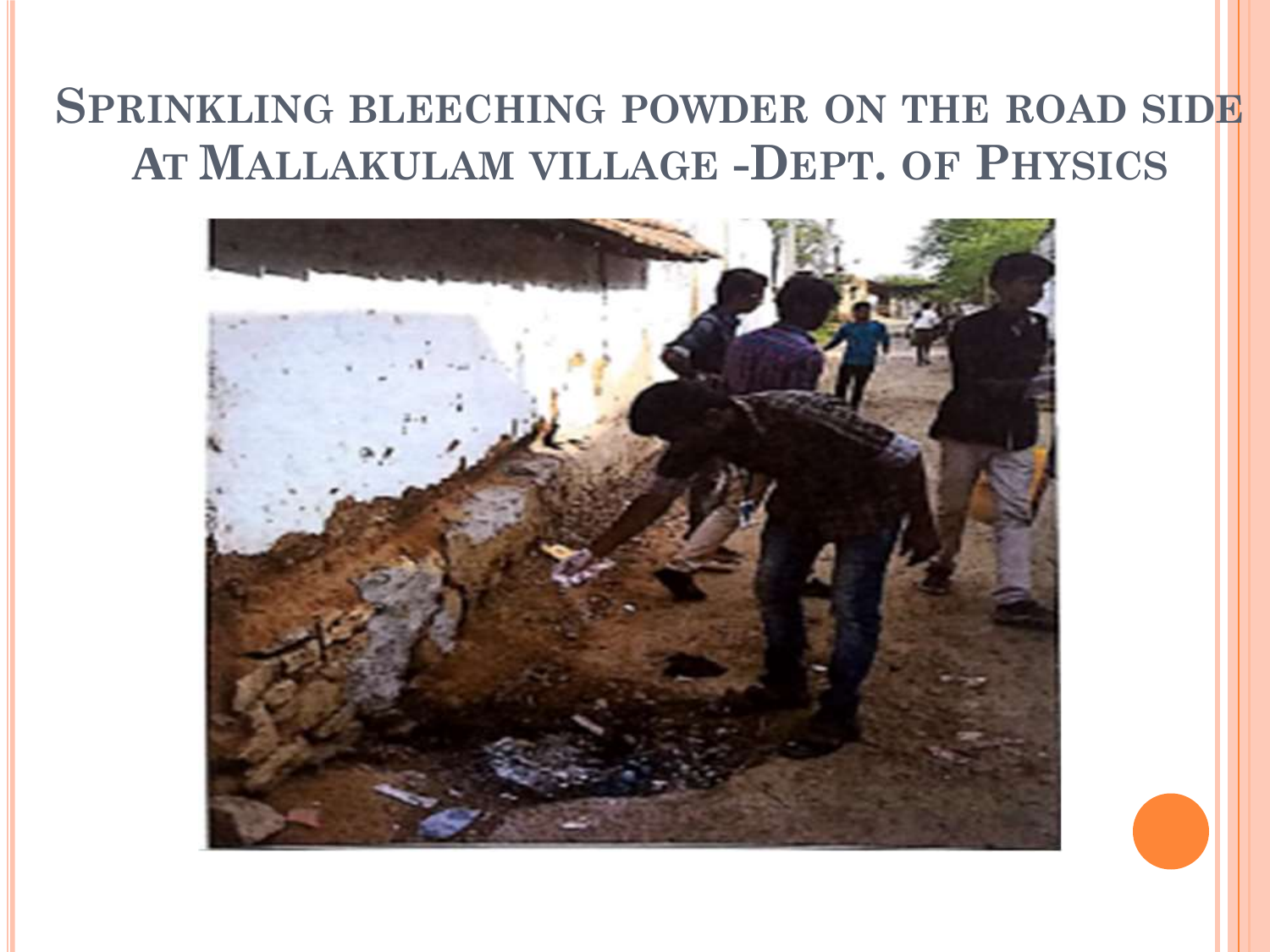## **CLEAN THE STREETS AT MALLAKULAM VILLAGE -DEPT. OF PHYSICS**

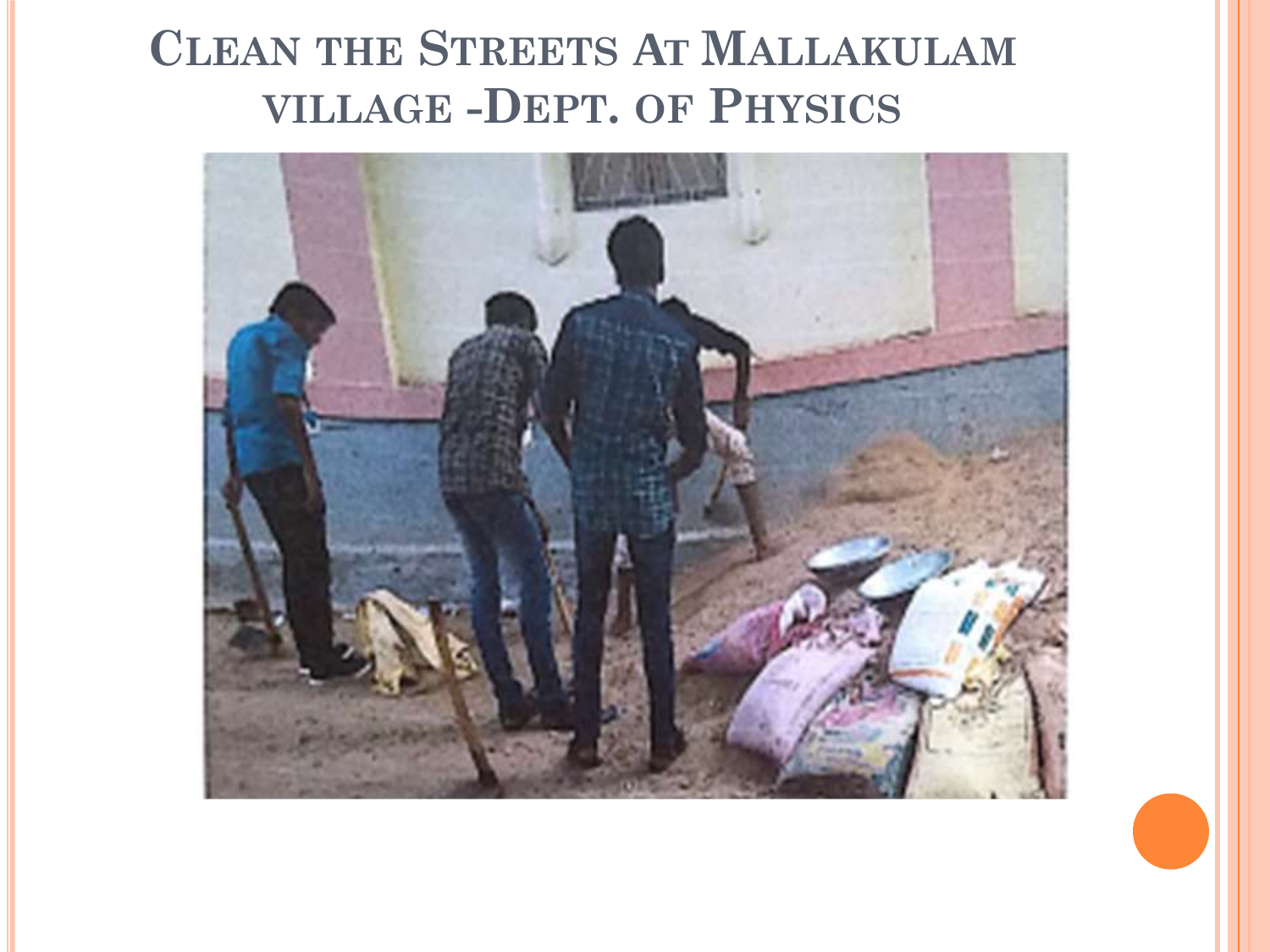# **SAMATHUVA PONGAL AT MALLAKULAM VILLAGE -DEPT. OF PHYSICS**

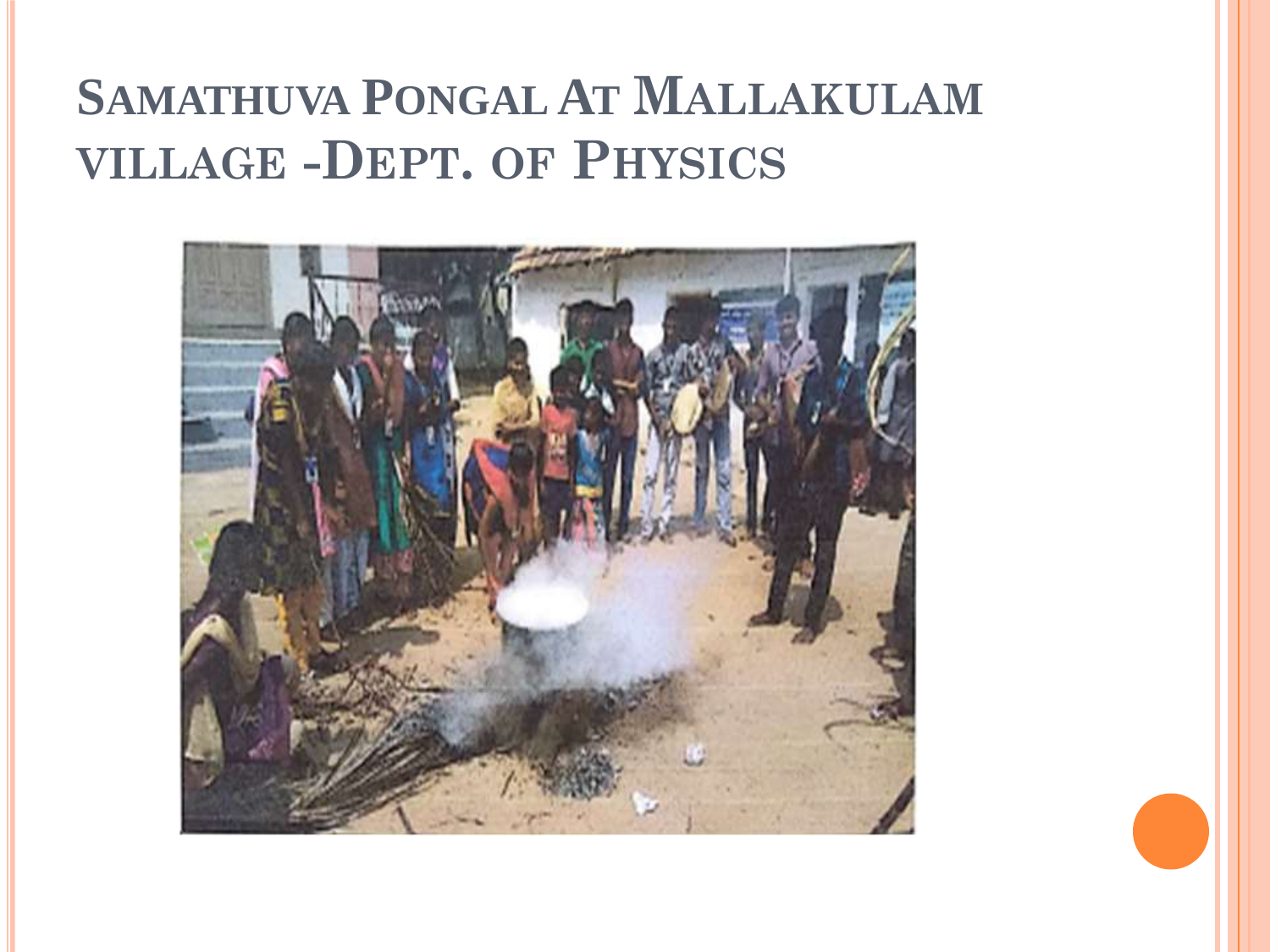# **FREE BLOOD CHECK UP AT MALLAKULAM VILLAGE -DEPT. OF PHYSICS**

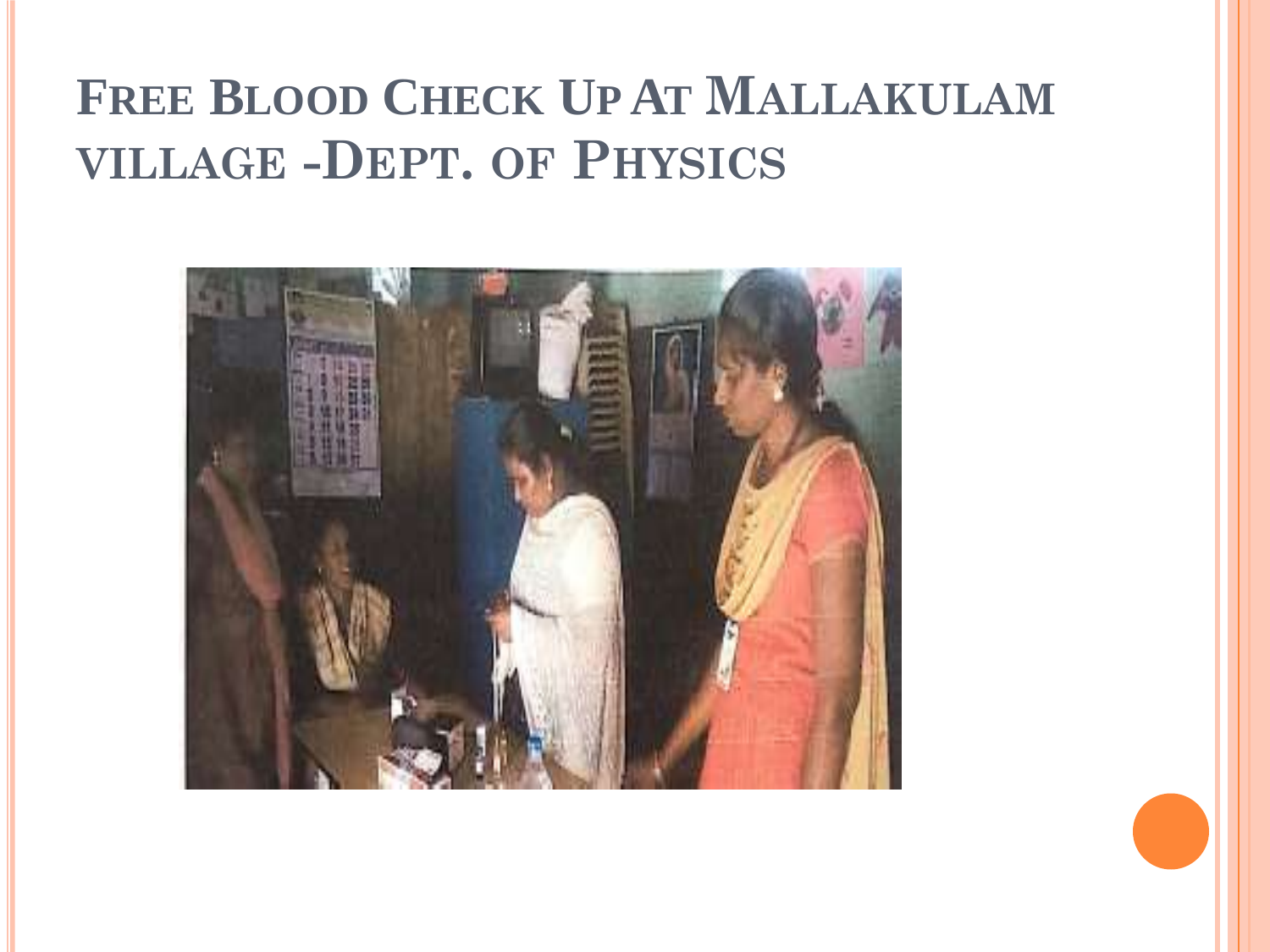## **NILAVEMBU JUICE DISTRIBUTION AT PUDUKKULAM VILLAGE -DEPARTMENT OF MCA**

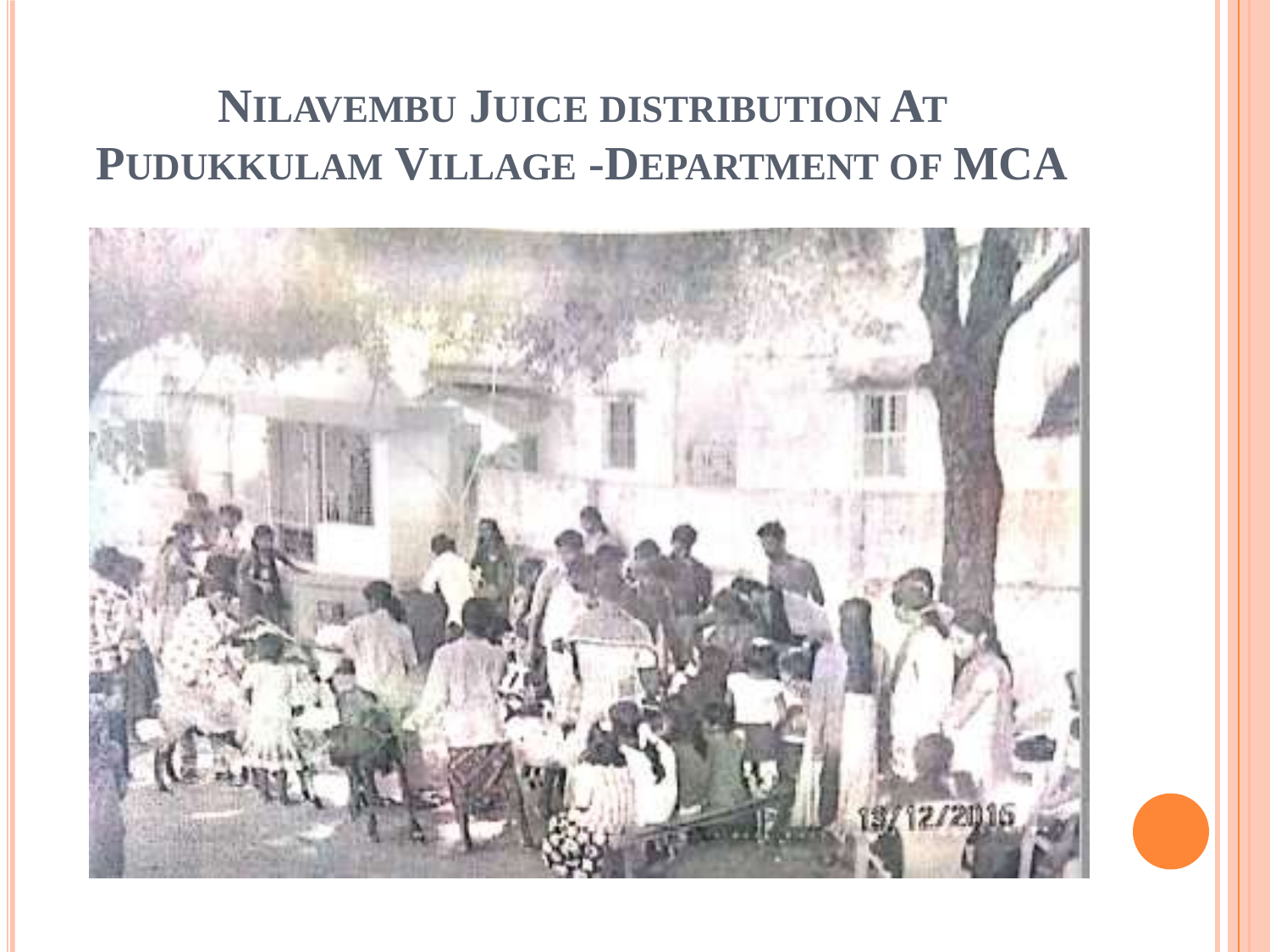#### **EYE MEDICAL CAMP AT PUDUKKULAM VILLAGE -DEPARTMENT OF MCA**

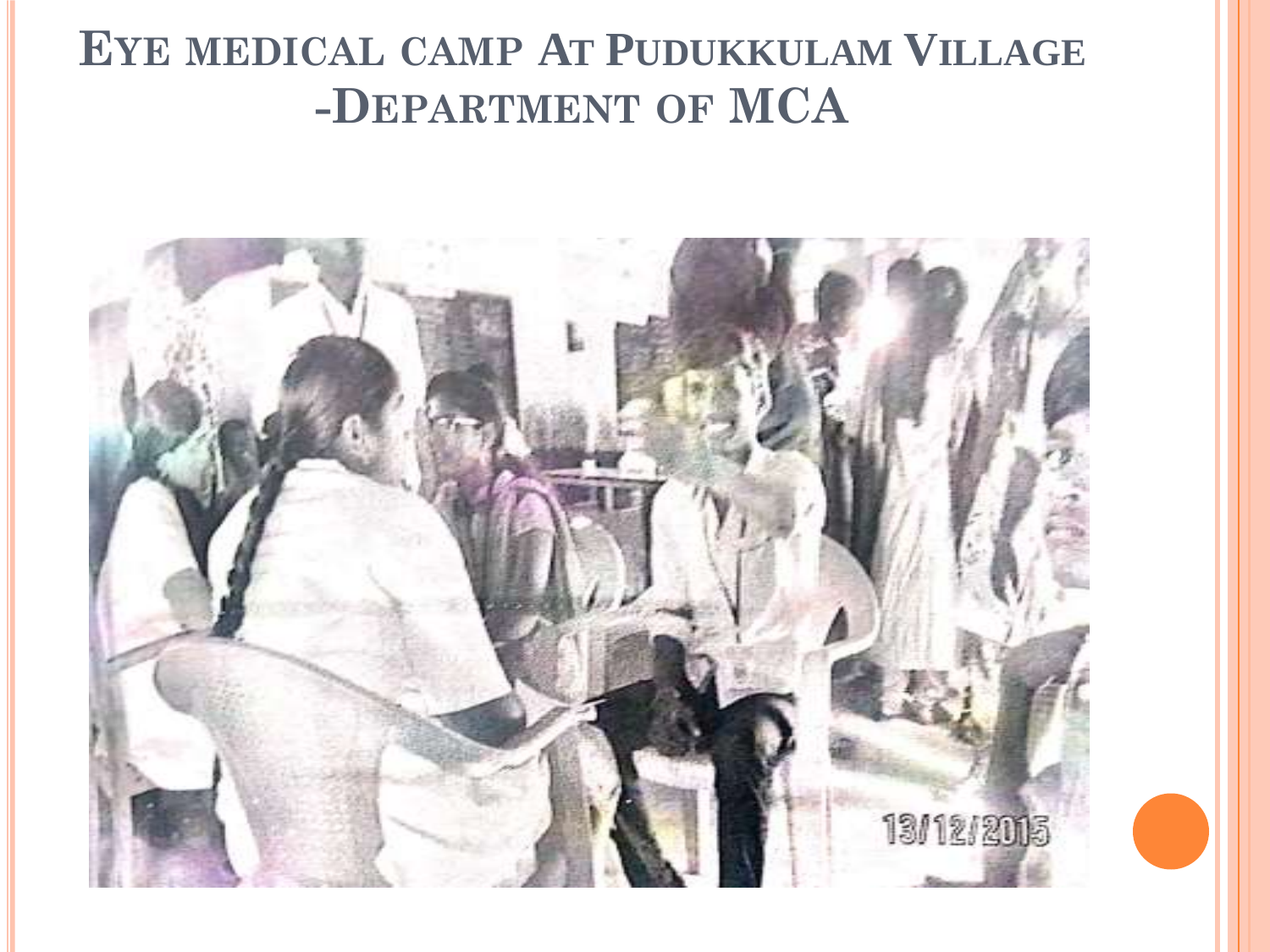#### **FREE DISASTER MANAGEMENT AWARENESS DEMO AT PUDUKKULAM VILLAGE - DEPARTMENT OF MCA**

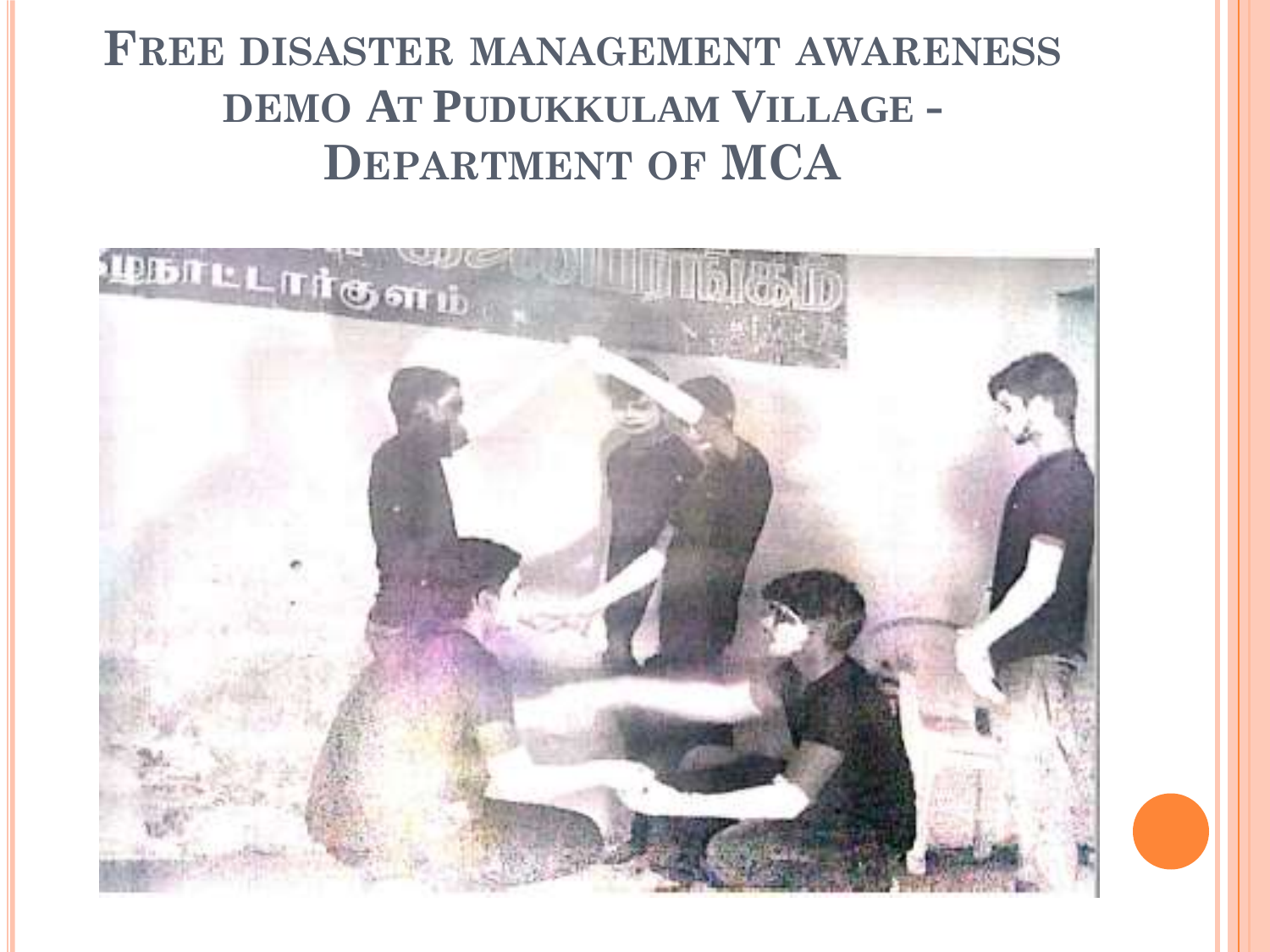#### **DISTRIBUTION OF SAPLINGS AT PUDUKKULAM VILLAGE -DEPARTMENT OF MCA**

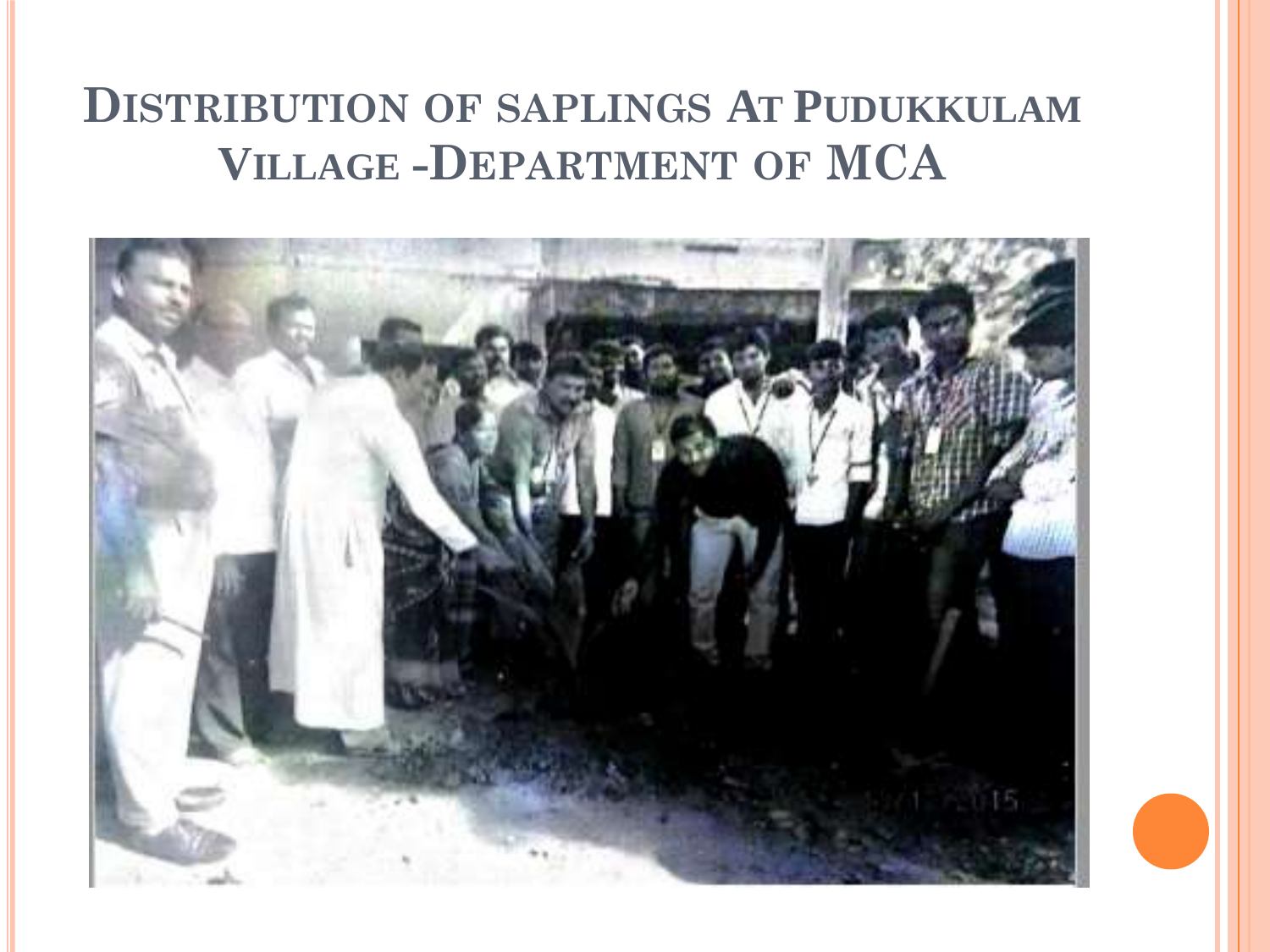## **RALLY ON AWARENESS OF GROWING TREES AT PUDUKKULAM VILLAGE -DEPARTMENT OF MCA**

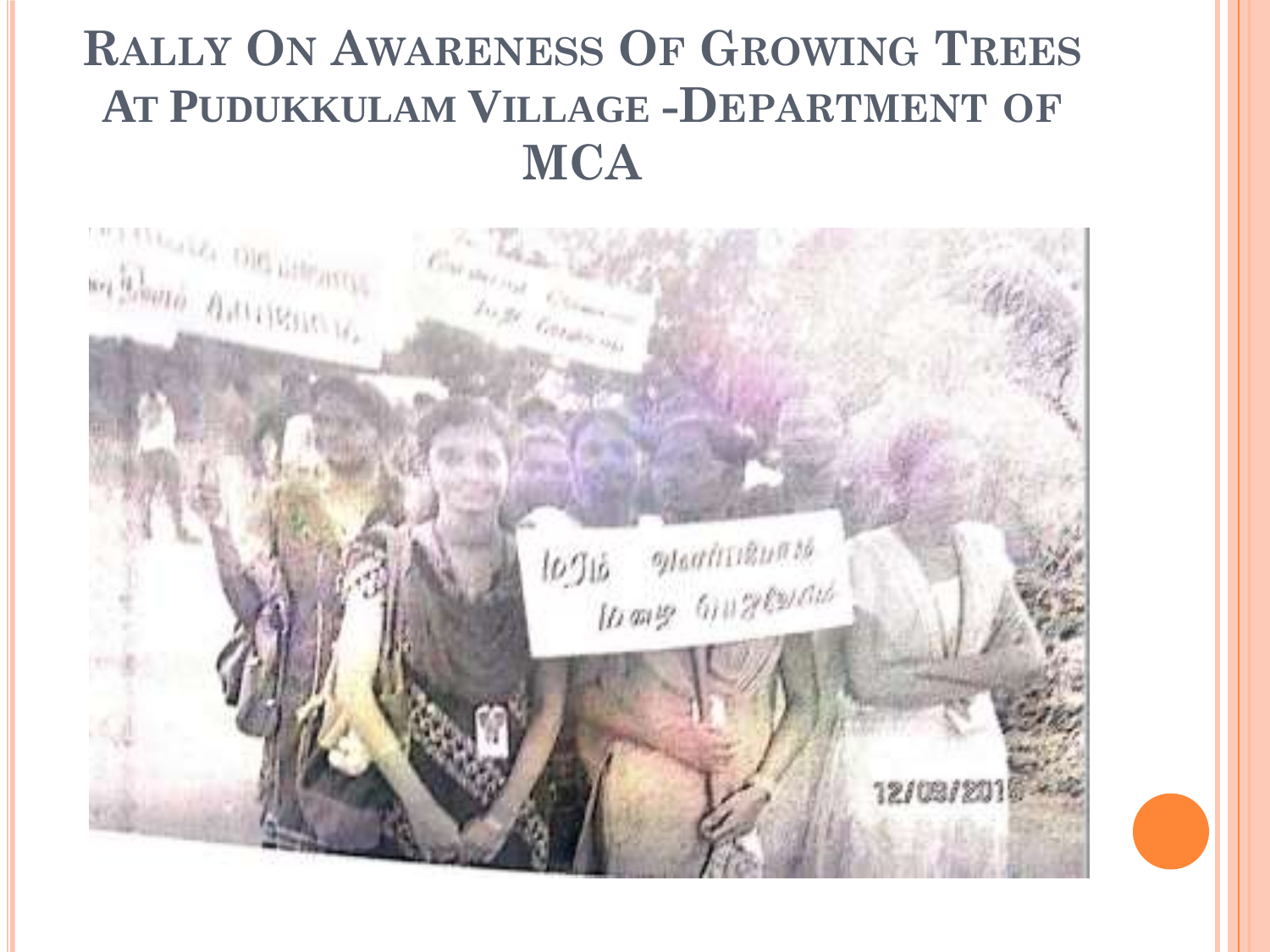## **ORIENTATION TO VILLAGE STUDENTS ABOUT THE IMPORTANCE OF EDUCATION AT KEELANAATTARKULAM VILLAGE - DEPARTMENT OF CORPORATE SECRETARYSHIP**